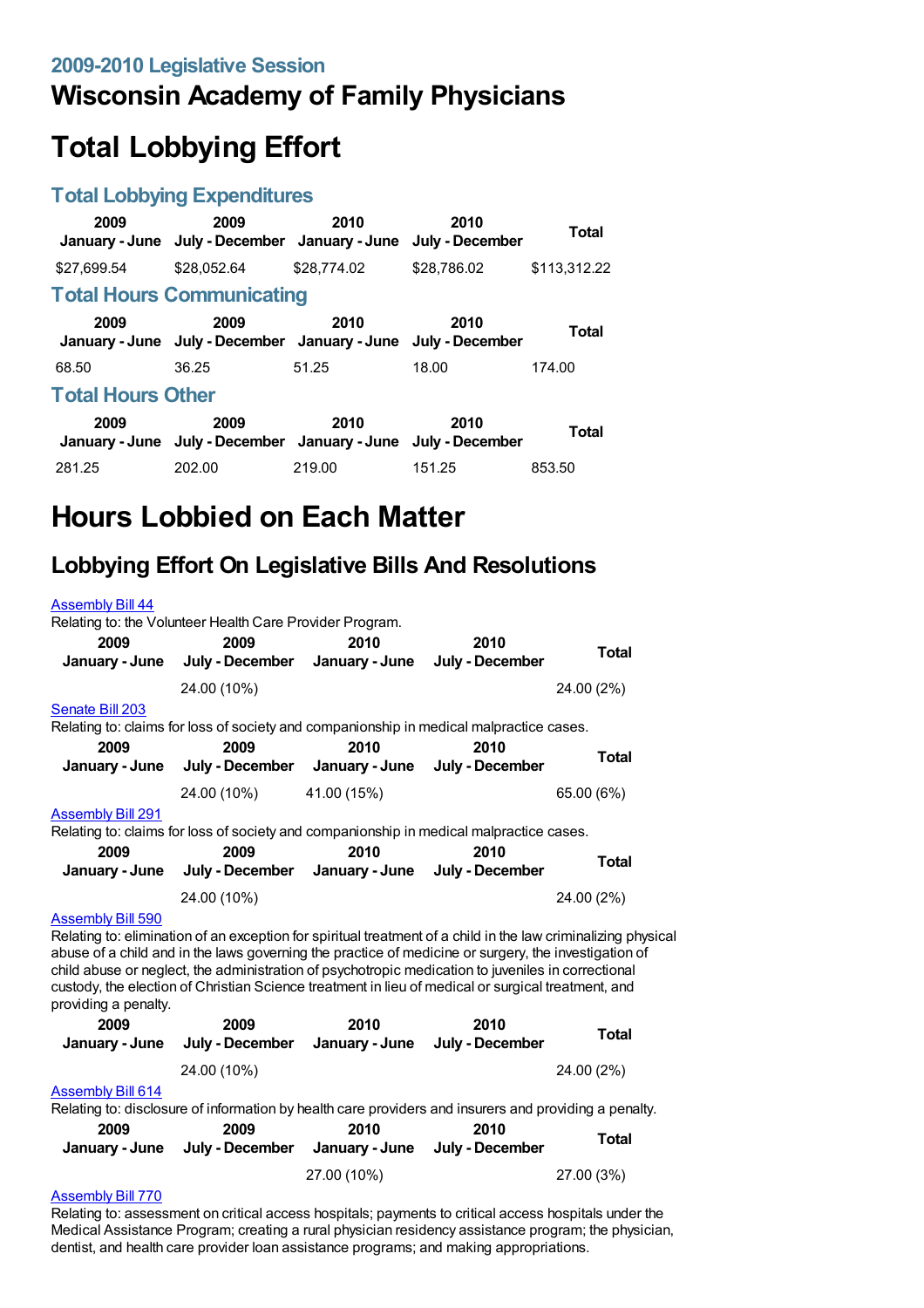| 2009<br>January - June | 2009<br>July - December                                                                                                                                                                                  | 2010<br>January - June | 2010<br>July - December | Total      |
|------------------------|----------------------------------------------------------------------------------------------------------------------------------------------------------------------------------------------------------|------------------------|-------------------------|------------|
|                        |                                                                                                                                                                                                          | 27.00 (10%)            |                         | 27.00 (3%) |
| Assembly Bill 675      | Relating to: hospital staff privileges for and written agreements reguired for nurse-midwives and<br>allowing nurse-midwives to elect to be covered under the injured patients and families compensation |                        |                         |            |

| fund.                  |                         |                        |                         |            |
|------------------------|-------------------------|------------------------|-------------------------|------------|
| 2009<br>January - June | 2009<br>July - December | 2010<br>January - June | 2010<br>July - December | Total      |
|                        |                         | 41.00 (15%)            |                         | 41.00 (4%) |

## **Lobbying Effort On Budget Bill Subjects**

|                                           | <b>Health and Family Services: Medical Assistance</b> |                        |                         |              |
|-------------------------------------------|-------------------------------------------------------|------------------------|-------------------------|--------------|
| 2009<br>January - June                    | 2009<br>July - December                               | 2010<br>January - June | 2010<br>July - December | <b>Total</b> |
| 70.00 (20%)                               |                                                       |                        |                         | 70.00 (7%)   |
| <b>Health and Family Services: Health</b> |                                                       |                        |                         |              |
| 2009<br>January - June                    | 2009<br>July - December                               | 2010<br>January - June | 2010<br>July - December | <b>Total</b> |
| 87.00 (25%)                               |                                                       |                        |                         | 87.00 (8%)   |

## **Lobbying Effort On Topics Not Yet Assigned A Bill Or Rule Number**

| <b>Smoke-Free Workplace Act</b>      |                                                       |                        |                         |              |
|--------------------------------------|-------------------------------------------------------|------------------------|-------------------------|--------------|
| 2009                                 | 2009                                                  | 2010                   | 2010                    | <b>Total</b> |
|                                      | January - June July - December January - June         |                        | July - December         |              |
| 17.49 (5%)                           |                                                       |                        |                         | 17.49 (2%)   |
| <b>Patient Centered Medical Home</b> |                                                       |                        |                         |              |
| 2009<br>January - June               | 2009<br>July - December                               | 2010<br>January - June | 2010<br>July - December | <b>Total</b> |
| 87.44 (25%)                          | 35.74 (15%)                                           | 27.03 (10%)            | 25.39 (15%)             | 175.60 (17%) |
| <b>Health care cost transparency</b> |                                                       |                        |                         |              |
| 2009<br>January - June               | 2009<br>July - December                               | 2010<br>January - June | 2010<br>July - December | <b>Total</b> |
|                                      | 23.83 (10%)                                           |                        | 25.39 (15%)             | 49.22 (5%)   |
| Physician scope of practice          |                                                       |                        |                         |              |
| 2009                                 | 2009<br>January - June July - December                | 2010<br>January - June | 2010<br>July - December | <b>Total</b> |
|                                      |                                                       |                        | 16.93 (10%)             | 16.93 (2%)   |
| Tort reform                          |                                                       |                        |                         |              |
| 2009<br>January - June               | 2009<br>July - December                               | 2010<br>January - June | 2010<br>July - December | <b>Total</b> |
|                                      |                                                       |                        | 16.93 (10%)             | 16.93 (2%)   |
|                                      | <b>Legislative Council Special Study Committees</b>   |                        |                         |              |
| 2009<br>January - June               | 2009<br>July - December January - June                | 2010                   | 2010<br>July - December | <b>Total</b> |
|                                      |                                                       |                        | 25.39 (15%)             | 25.39 (2%)   |
|                                      | Development of the 2011-13 biennial state budget bill |                        |                         |              |
| 2009<br>January - June               | 2009<br>July - December January - June                | 2010                   | 2010<br>July - December | <b>Total</b> |
| m ee                                 |                                                       |                        | 33.85 (20%)             | 33.85 (3%)   |

### **Minor Efforts**

(Time spent on matters each of which accounted for less than 10% of the organization's lobbying)

| 2009 | 2009 | 2010 | 2010 | Total |
|------|------|------|------|-------|
|------|------|------|------|-------|